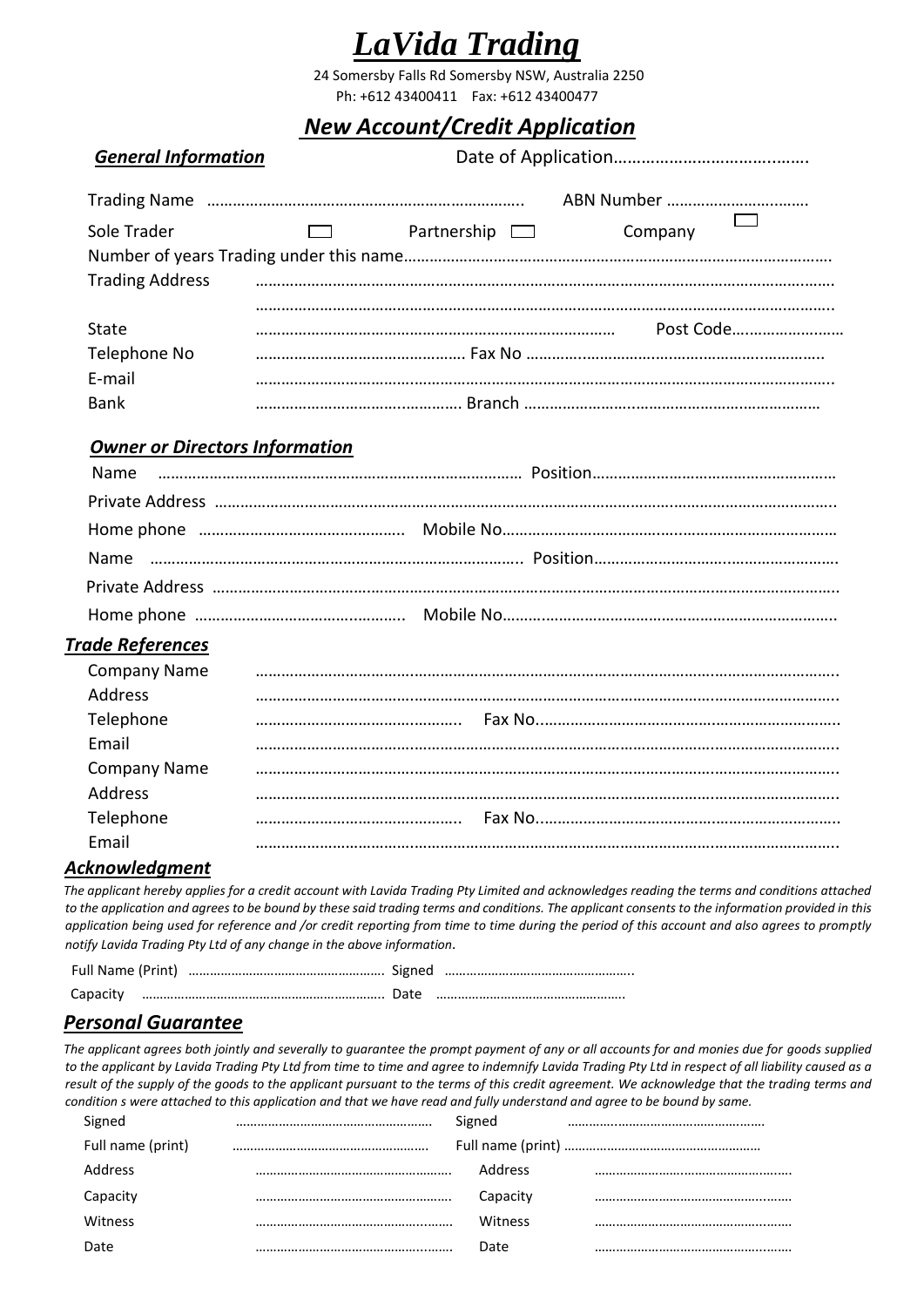# *Terms & Conditions of Sale*

#### **Trading terms:**

- Payments on account are 30 days from invoice date. Statements are generally not issued unless requested.
- New account customers will be requested to complete a credit application and credit is granted at LaVida Trading's discretion.
- Credit card payments are accepted and we accept MasterCard and Visa, EFT payments are also accepted and LaVida's bank details are stated below.
- Early payment discount of 3% is available to account customer only if invoice is paid within 7 days. The discount does not apply to the freight amount or if any previous invoices are still outstanding
- All invoices must be paid on time or LaVida's trading terms are in breach of this agreement
- LaVida Trading must be notified in writing immediately if there is a change of ownership of the business. The customer agrees to indemnify LaVida against any loss incurred if such notice is not given.
- **EXTED 10** LaVida Trading reserves the right to change our pricing policy and trading terms at any time, which would be communicated to customers.
- An unpacking fee maybe charged when orders are cancelled without due reason.

#### **Pricing & Delivery:**

- All prices quoted are exclusive of GST and freight is additional.
- **Unless delivery instructions are specified, we will use our preferred courier.**
- **Filter Freight charges are shown separately on all invoices.**
- A minimum order value (excluding freight) of \$500.00 for all states except WA, TAS & NT which is \$600.00 applies to all web orders.
- A minimum of \$40.00 freight applies for all states except WA, TAS & NT which is \$70.00
- All prices are subject to change without prior notice.

#### **Claims:**

- Any visible damages or shortages should be marked immediately on the delivery note and advised to LaVida by phone, email or fax.
- Claims for shortages should be made immediately on receipt of goods.
- Notice of claims, credits or returns must be made to LaVida Trading within 7 days of delivery date noting invoice number and reasons.
- All returns must be authorised by LaVida staff prior to sending the goods back.
- Goods must be returned in original condition/packaging and a credit will be issued on receipt of goods. (Unless goods were damaged in transit).

#### **Property and Title of Goods:**

 The property of the goods passes to the purchaser only after the goods have been paid for in full.